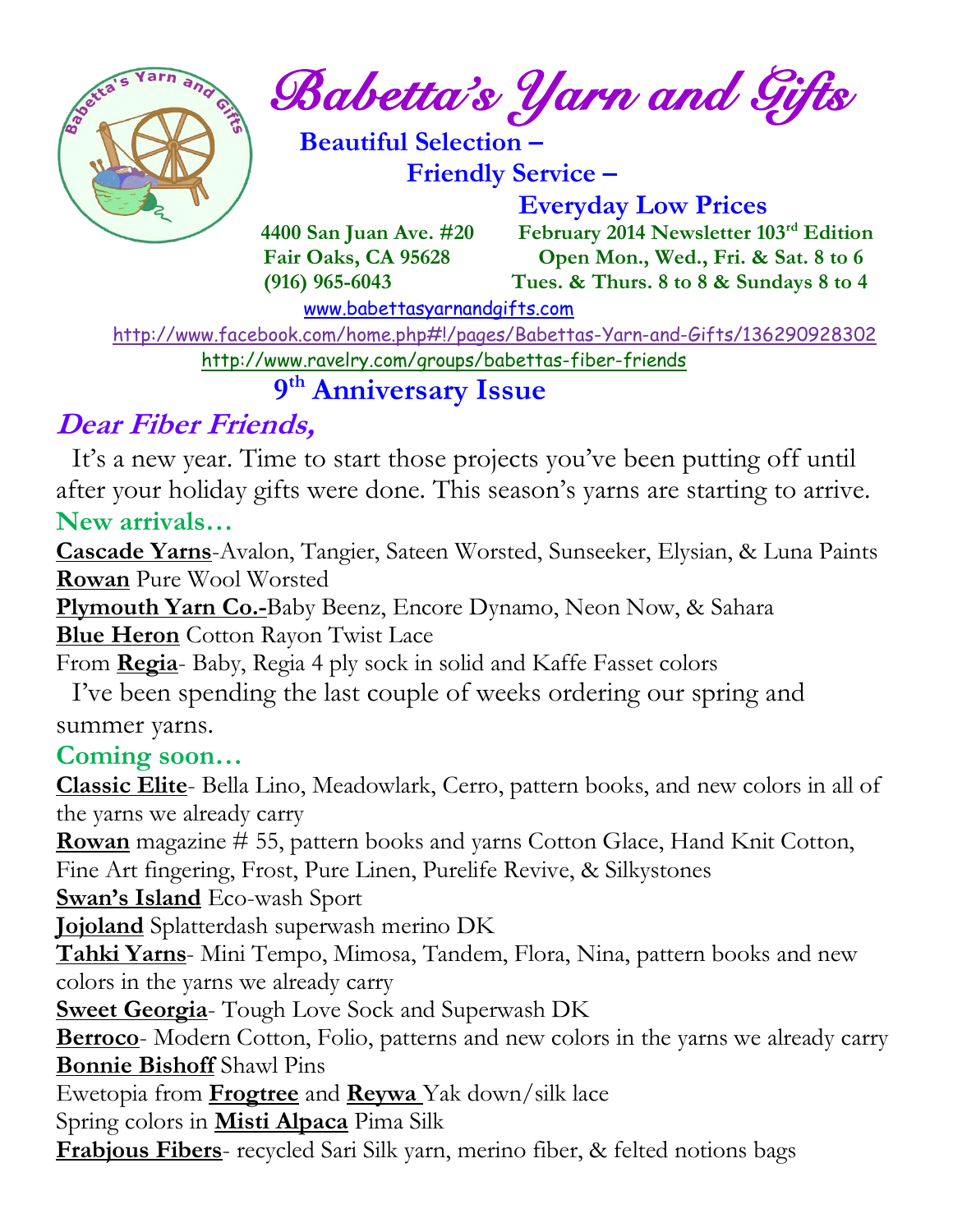We're celebrating our ninth year in business here at Babetta's. Many things in our lives and in the world have changed since that first day Feb. 1, 2005 yet inside the isles of yarn it feels like a safe beautiful little oasis from the outside. This shop would not exist without your wonderful support and loyalty. We'd like to thank you by inviting you to celebrate with us.

# It's our 9<sup>th</sup> Anniversary! Let's have a party! **February 1, 2014**

We'll be serving **refreshments** from 11am to 4pm and having a drawing for door prizes.

 Pick up your free reusable shopping bag at the door and get **9%** off any non-sale items you can fit in the bag.

 Bring a project to work on and spend some time with your Fiber Friends.

# **Workshops in February and March**

**Moebius Cowl with Maya - Learn Cat Bordhi's cast on Feb. 15 from 11am to 1pm Free pattern included Registration \$25, receive a 10% off coupon for materials**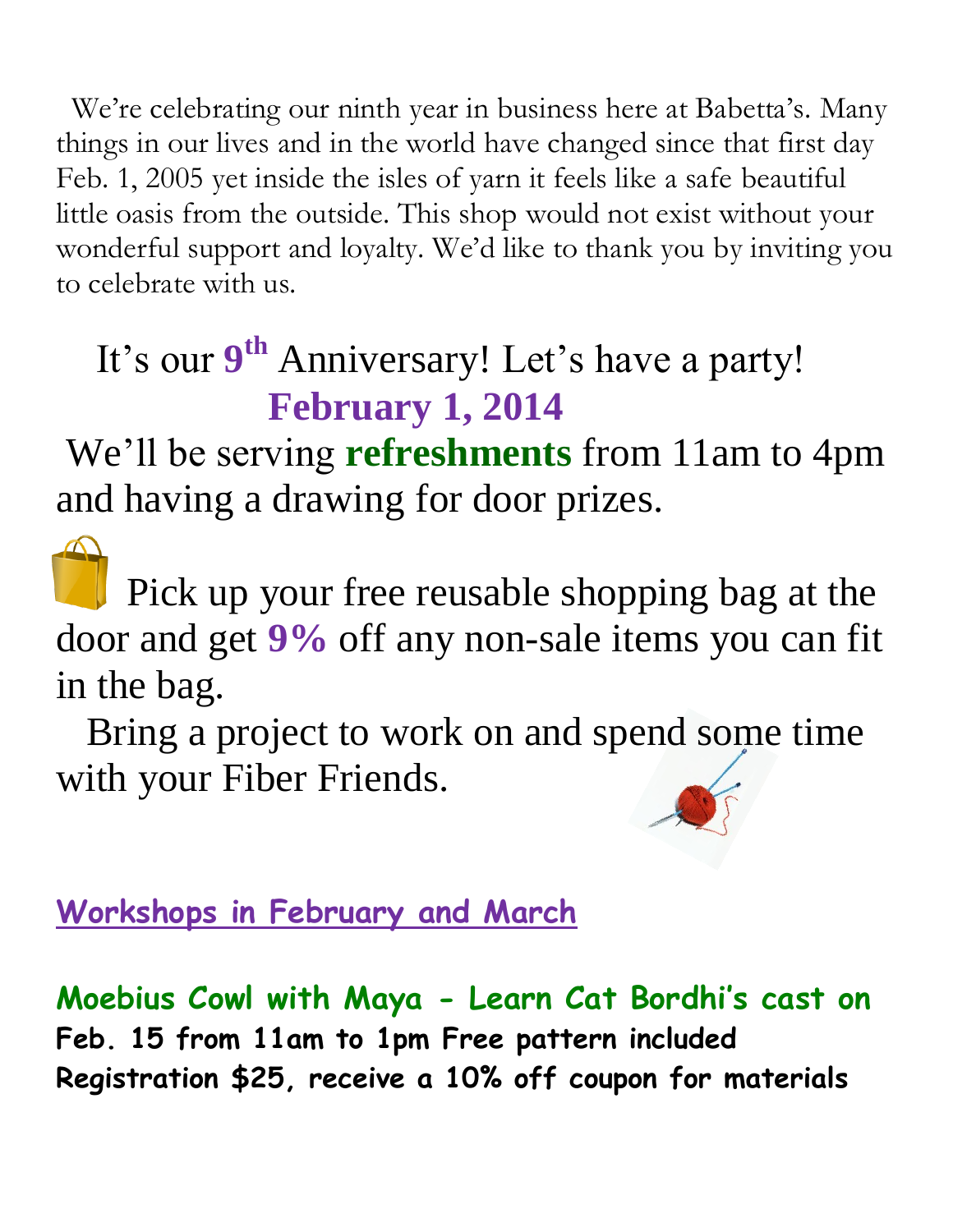# **Learn the "Magic Loop" method with Maya**

**March 15 from 11am to 1pm Free pattern included Registration \$25, receive a 10% off coupon for materials**

### **Beaded Drawstring Purse with Gustine**

**Learn 3 different beading techniques. Feb. 18 & 22 from 6:30 to 8pm Registration \$35 Kit \$20**

### **Classes for February at Babetta's 916-965-6043**

 *In our project classes you can learn to knit anything from scarves to socks to felted purses to lace shawls to hats to sweaters. Pick your project and join in the fun. Our knitters inspire each other to try new things by sharing ideas and showing off their latest creation. Sign up for one of our classes and you will receive a coupon for 10% off.*

 **Pre-registration is required as class sizes are limited. Please choose your dates carefully. Because of scheduling conflicts and complications, make-up classes will only be allowed under special circumstances and individual consideration.**

#### **Tuesdays Feb. 4, 11 & 18**

Knitting Project 10am – 11:30am fee \$50 Knitting Project 6pm – 7:30pm fee \$50

#### **Wednesdays Feb. 5, 12 & 19**

Knitting Project 1pm – 2:30pm fee \$50 Knitting Project 3:30pm- 5pm fee \$50

#### **Thursday Feb. 6, 13 & 20**

Knitting Project 6pm – 7:30pm fee \$50 Knitting Project 10am – 11:30am fee \$50 **Saturdays Feb. 8, 15 & 22** Knitting Project 4pm – 5:30pm fee \$50.

#### **Private Lessons**

Knitting or Crochet \$20 an hour Group Knitting or Crochet Private lessons \$15 an hour per person. Spinning or weaving \$25 an hour Group rates are \$20 an hour per person. 50% deposit required when scheduling. Cancellations with less than 24 hour notice will forfeit deposit with exceptions for emergencies. Other cancellations can be transferred to rescheduled lessons or store credit.

### **Charity Knitting Group**

 How would you like to do some charity knitting/crocheting with a lovely group of people? **"The Purls of Fair Oaks"** meets the second Thursday of every month from 10am to noon here at **Babetta's.** This wonderful group of knitters makes newborn and preemie hats for local hospitals as well as other local charity groups. If you'd like to come join the group there's always room for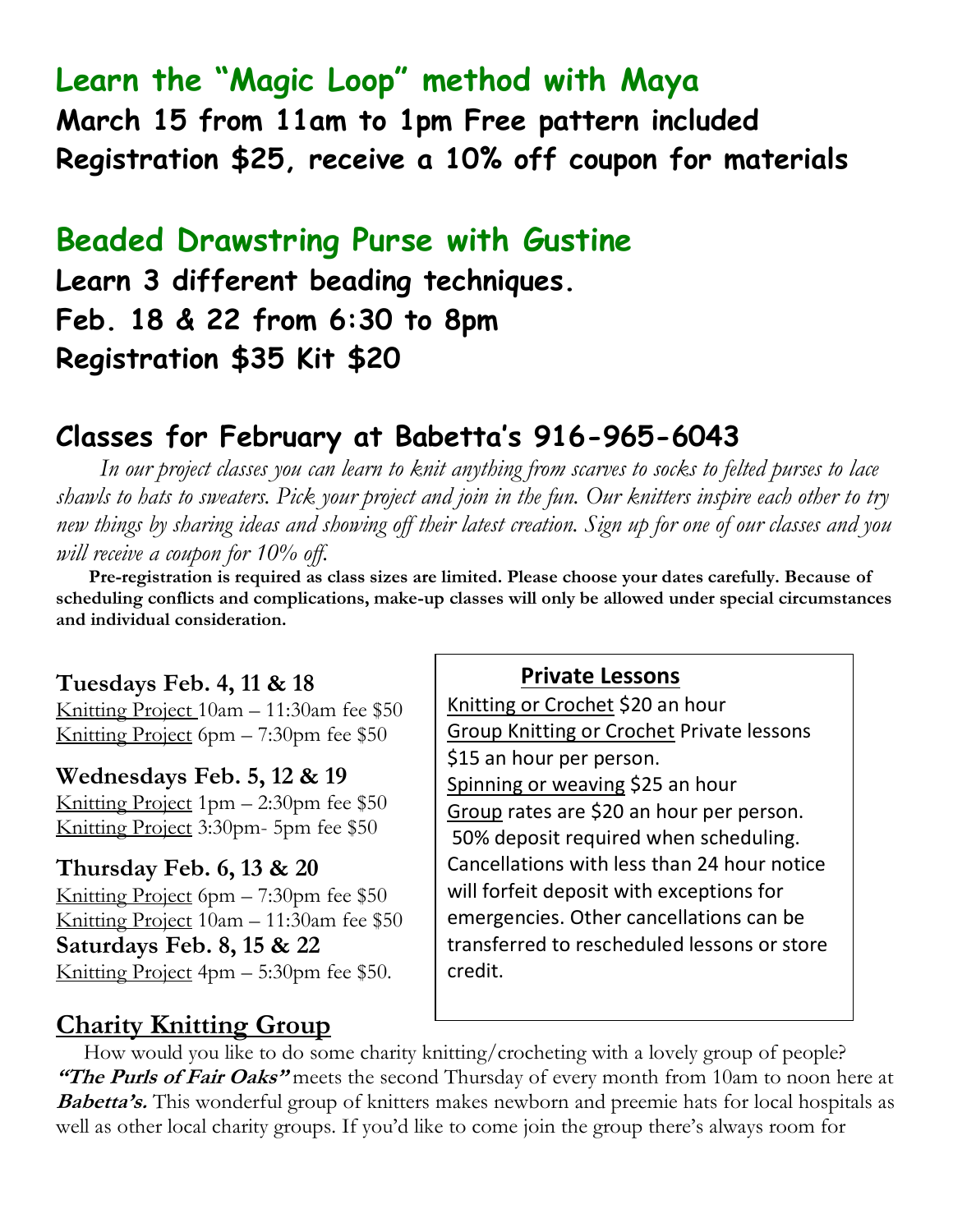more. This month's date is Feb. 13. If you'd like to drop off any knitted or crocheted donation items you can do that at any time and I will pass them on.

# **Free Patterns for February 2014**

# **Ty-Dy Superkid Cowl**

**Materials:** 1 ball Knit One Crochet Too Ty-Dy Superkid, Size 10 24" circulars Cast on 140 loosely, place marker and join in the round being careful not to twist. Round 1: (k2,p2) repeat around

Round 2 p1,  $(k2,p2)$  repeat around ending with a p1

Repeat these 2 rows leaving enough yarn to bind off with a stretchy bind off. **Stretchy bind off-k2, place these 2 stitches back on your left needle and knit them** together through the back, \*k1, place the 2 stitches on your right needle back on your left needle and knit them together through the back, repeat from \* to the end and weave in ends.

## **Manos Silky Cabled Headband**

**Materials:** 1 skein Manos silk wool blend, size 4 double pointed needles, cable needle, darning needle.

**Stitch key:** P-purl, K-knit, M1-from the back using left needle go under bar between your needles, knit the new stitch as usual. Sl2wyif-leaving yarn in front slip the next 2 sts as if to purl. Sl2wyib-leaving yarn in back slip next 2 stitches as if to purl. K2togknit 2 stitches together. Ssk-slip 2 stitches knitwise one at a time, return them to the left needle and knit them together through the back.

### **Cable pattern**

**Row 1-**(WS)- P2, K3, P4, K3, sl2wyif.

**Row 2-**(RS)- K2, P3, K4, P3, sl2wyib.

**Row 3-** P2, K3, P4, K3, sl2wyif.

**Row 4-** K2, P3, sl 2sts onto cable needle and hold to front, K2 from left hand needle, K2 from cable needle, P3, sl2wyib.

**Row 5-** P2, K3, P4, K3, sl2wyif.

**Row 6-** K2, P3, K4, P3, sl2wyib.

### **Headband Pattern**

CO 4 sts, knit one row,\*do not turn work, slide sts from back end of left needle to front side of left needle, K4 sts bringing yarn across the back of work from opposite side. Repeat from  $*$  till I-cord strap measures 9".